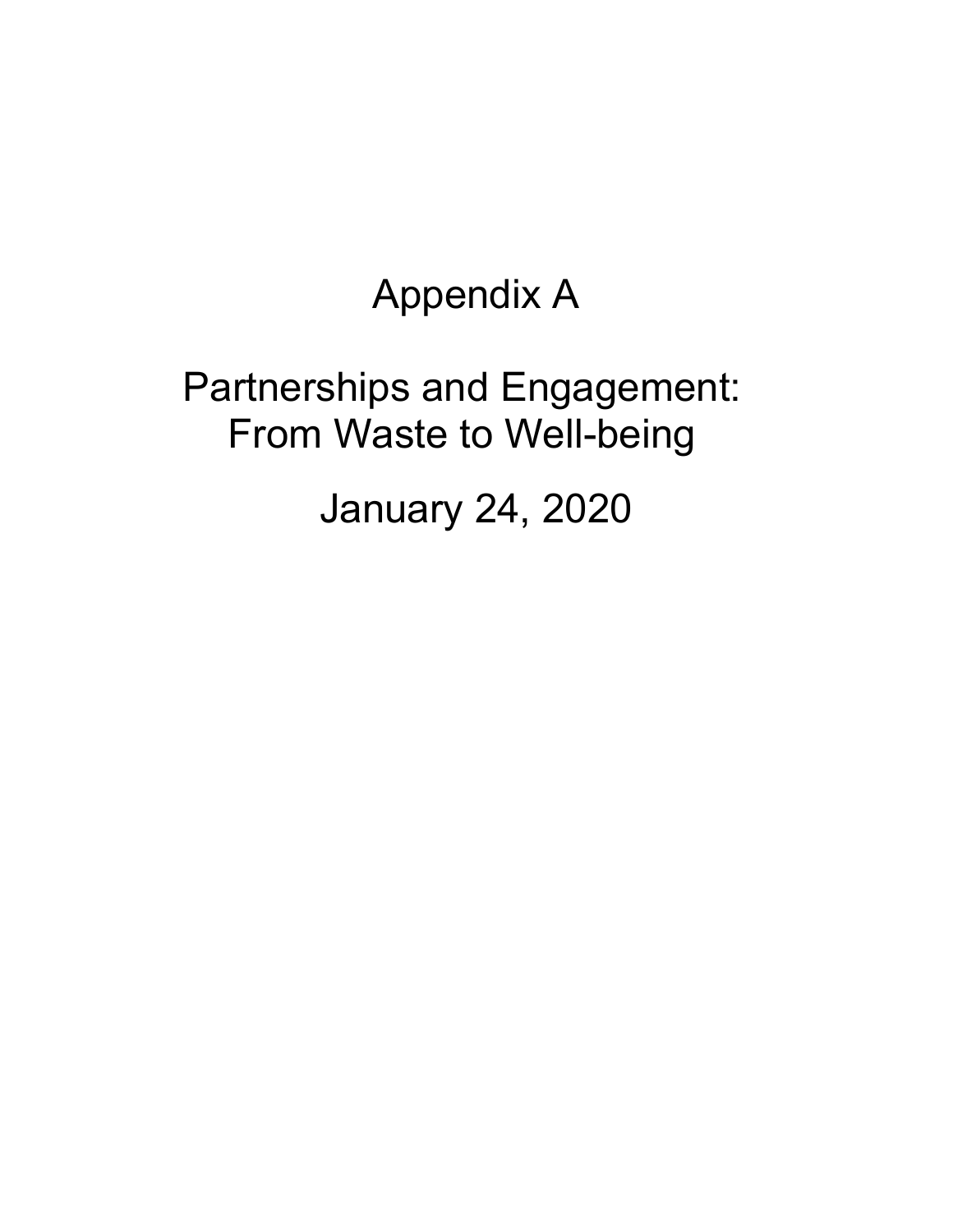### **Introduction**

We learned during development of the original SM4RT Living Plan (2013) that waste reduction is at its core a cultural shift – a change in beliefs, values, practices and attitudes that ultimately result in behavioural change.

Over the initial five years, there was a strong willingness to create change through an initiative like SM4RT Living. We witnessed collaboration around textiles, the Blue Box Working Group, and waste recycling messaging and food waste as priorities.

Repair Cafes throughout the Region provided residents with the option to repair vs replace and the Lendery in partnership with local libraries offered a place to borrow vs buy. Our Good Food campaign blossomed from meal planning to healthy eating, simple recipes and local farms and food literacy.

The Review and Update to the Plan builds on lessons learned from the first five years and incorporates community and stakeholder ideas on moving forward over the next five. Ascentia was retained to conduct engagement and research with residents, community and municipal partners. The research explored approaches to inspiring the change needed to reach the goal set out by the SM4RT Living Plan. The scope of work included planning and execution of creative engagement sessions at public events, two workshops with the Region and local municipal waste staff and a forum for current and potential community partners. Their scope of work included facilitated sessions with the internal project team and outreach and education staff to gather insights on successes and challenges and build our capacity to support future work. Outcomes of the work informed recommendations for partnerships, engagement and research to support the plan's implementation.

## Alignment with York Region's Strategic Plan

The name and concept of SM4RT Living, has an intention beyond waste management. This intention became evident during an assessment of SM4RT Living against York Region's Vision 2051 Goal Areas.

This is what emerged during an initial planning workshop with the Region's staff.

*Currently the SM4RT Living initiatives align the most with Sustainable Environments. This makes sense as these are the roots of waste management and where the current programming lives. There is also currently synergy with Good Government, as the manner in which SM4RT Living has been introduced and has been working on developing trust, with the focus being on piloting and partnerships as efficient use of resources. This goal can be further developed by continuing to build the case for SM4RT Living that connects to all strategic goals. This will require different forms of partnerships, evolving the relationships with the local partners, and expanding community partners.*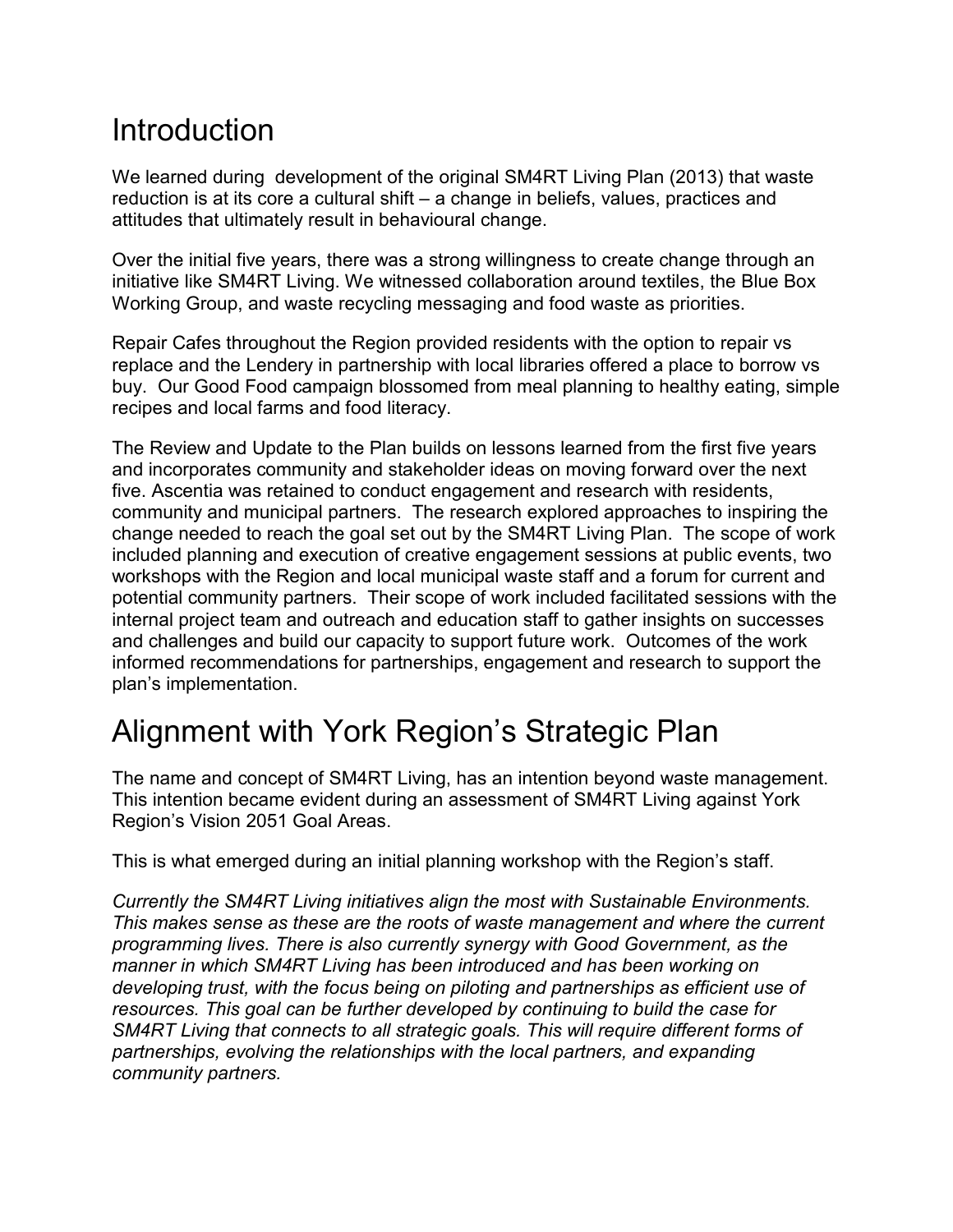

*While SM4RT Living currently aligns primarily with Sustainable Environment and Open and Responsive Government, it has a solid foundation from which to grow into other areas. SM4RT Living is positioned for its evolution over the next five years into Healthy Communities and Economic Vitality.* 

*With a longer-term view, SM4RT Living has found a natural connection to health and this is a key way to move from the waste management focus to the broader lifestyle one. Economic Vitality offers significant opportunities for evolving SM4RT Living especially with the gradual introduction to the circular economy. This opens the door to realigning current relationships (for example the linkage between agriculture and nutrition) and creating new connections. The evolution of waste to SM4RT Living can set the foundation for reframing waste as a vehicle of economic vitality.*

It was therefore decided that migrating up the circle would bring a more vibrant SM4RT Living approach in which health and economic initiatives could be the motivating factor yet the outcome is waste reduction.

There were early inklings that while much of the focus and energy had been put into managing solid waste, we need to explore root causes of why there is so much waste being generated in the first place.

This question began to haunt us and took us to the next stage of the process…. research into the changing lives of people in York Region to see if we could get a sense of the changing dynamics of people's lives and where potential 'sweet spots' may be for evolution of stakeholder actions.

## Changing Lives of People

The changing lives of people in York Region are diverse. The Region has reports and statistics and analysis from all different types of viewpoints, health, transit etc. We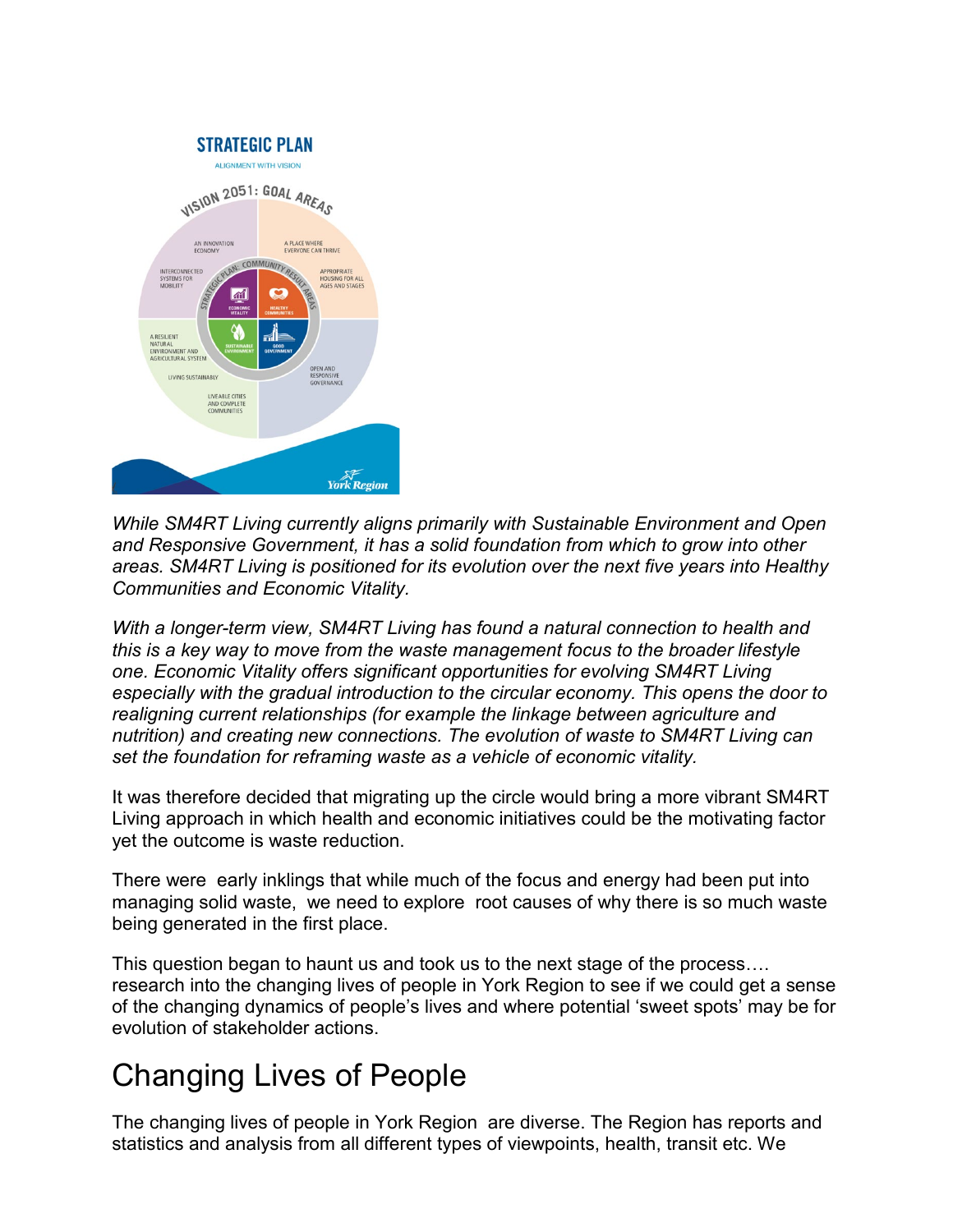decided to start with the staff to explore how we could approach this broader view of SM4RT Living and further examine the core drivers of waste.

To do this we applied one of the tools that we have developed to get 'under the surface' of the typical responses to questions about our lives: Burrs Buzz and Flow.

- **Burrs** are the feelings of what is bugging you, what's not working, what's getting under your skin. Like nature's burrs these are often the seeds of exciting and authentic new ideas and actions. This stage helps to identify the **root problem** or issue that is looking for a solution.
- **Buzz** is all about what's hot, what makes you go 'wow', where there's a hum, what great things are happening on the fringe that is growing into the mainstream. This stage helps to identify **areas of excitement** that offer new possibilities.
- **Flow** is when you are "in the zone", when everything is clicking the way it's supposed to be, when everything just seems to fall into place – sometimes in spite of you. Flow is the outcome of **putting the burrs and the buzz together.**

This session rendered some significant insights.

People are looking for solutions to the burrs or pain points as they are chronic issues/disturbances.

These are the 'case for change' that SM4RT Living can address. People are much more likely to engage in actions that help them with:

- Money and security
- Family responsibilities and obligations
- Aging
- Social pressures
- Busy Lives and Not Enough Time stress and fatigue
- Fear of the Future fear around our children's future, global crisis and instability
- Health Issues mental health, physical health substance abuse and caring for others.

The 'buzz' for this process was provided through a range of ideas that had been researched by Ascentia. These ideas touched on new technology, new products, and new ways to consume. These trends also represent a new way of thinking.

The top 3 trends participants selected as most interesting were:

- 1. **A Reframing of Leftovers:** A non-profit that recovers unserved food from catering businesses and turns it into frozen meals. The recently voted second best restaurant in the world, started a soup kitchen in Milan that served meals to the homeless using food donated by a supermarket because it was close to its sell-by date, was misshapen or damaged.
- 2. **Mindfulness and Meditation Will Now Be Part of the Curriculum.** Schools in England have started to tackle the problem of kids acting out in a new way by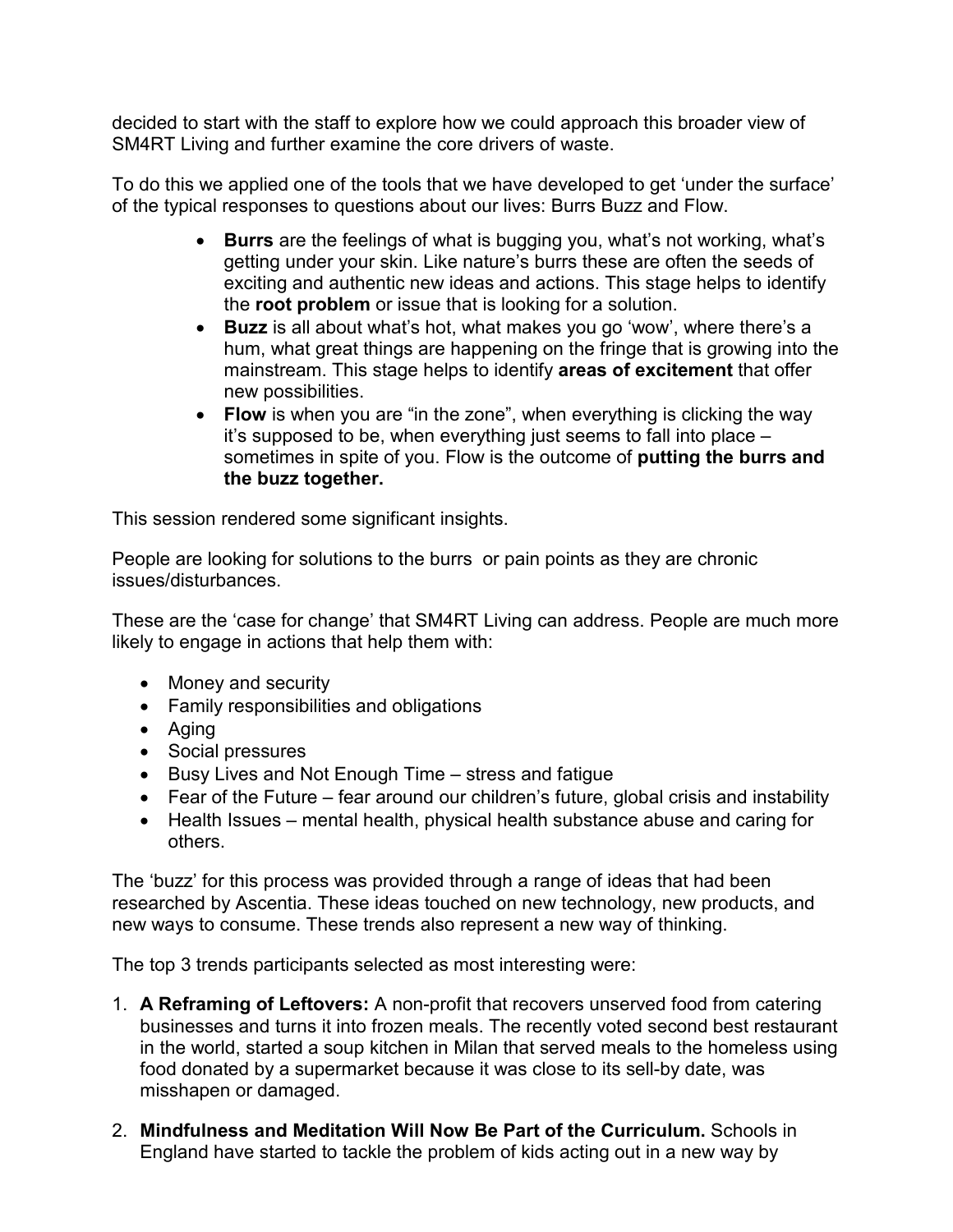introducing meditation and mindfulness practices. This program is being done under the mental health study that the British government is running up until 2021

3. **Amazing Construction Technologies That Could Change the World.** Generating power from tiles you walk on, solar paint with the ability to gather energy from the sun, or wireless electricity that requires no need for batteries to hold the power. Building with diamond nanothreads, which are 20,000 times thinner than a strand of human hair, "printing" a cobblestone road, or using Lego-like smart bricks that snap together**. Smart Bricks**, inspired by Lego, are building blocks that have knobs on the top, and they connect exactly like Lego pieces do. Air filters made from Biosolar panels with plants that suck carbon dioxide out of the air and produce fresh oxygen at a rate 100 times faster than trees while creating microscopic organisms that can be harvested to be used in food.

The Flow activity involved blending elements of these trends to create new ideas/possibilities that would address pain points and achieve SM4RT Living outcomes for future living.

A range of unique possibilities were generated from community energy solutions, to new types of stores for innovative clothing redesign, to teens meet waste and mindfulness, to a farm comes to lunch program at schools that is livestreamed.

Pain points identified serious issues people are facing in their daily lives. We began to wonder what is was the connection between these issues and consumer patterns that are driving waste generation and how do we get people's attention about waste management given these priorities in people's lives?

This workshop demonstrated the ability of people to co-create dynamic new ideas that tackle significant issues in two hours. Every one of the ideas has a SM4RT Living connection. We also learned that the more waste can be seen as solving social issues, the greater the traction that will be built.

## Community Research

Burrs, Buzz and Flow had given us a taste of the changing dynamics of people's lives and a need to understand the connection to waste. To do this we knew we had to create different forms of community research through new types of engagement. Given the focus of SM4RT Living, these new engagements had to be designed to explore the changing dynamics of peoples' lives while:

- tapping into the significant number of people for whom waste is not even on their radar; and
- exploring how to shift the conversation so that SM4RT Living helps solve specific issues in people's lives.

#### Some Definitions

In our work we use a wide range of different theories and approaches that are based on sociology, anthropology, psychology and brain and healing sciences. There are two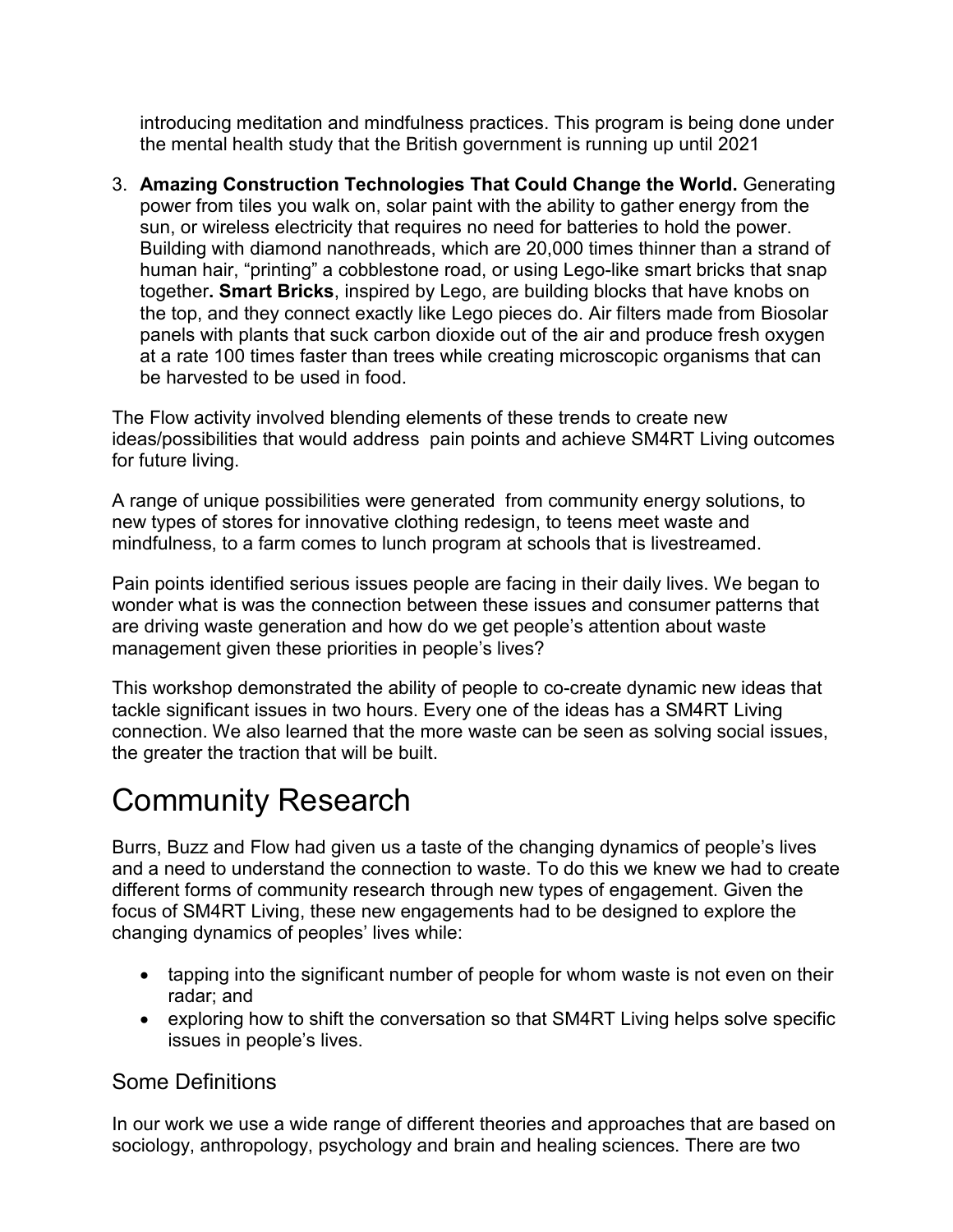major theories/practices that have emerged as key to any type of strategic change initiative – social innovation and conscious design.

**Social innovation** has many definitions but is at its core a process of developing and deploying effective solutions to challenging and often systemic social and environmental issues. The innovation side is trying often very different approaches to finding these solutions than the conventional thinking.

This is reflected in two key principles we work with - the goal of the social innovation is to establish and mobilize a new audience that is ready for change rather than convincing and converting the masses; and the focus is on the innovation that is happening in the cracks between the sectors: environmental and social; government and corporate as an example. It is within those cracks that new possibilities can be found. Innovation has always been found 'on the fringe' not in the mainstream.

This is very different from the community-based social marketing approach that is normally used for environmental initiatives which targets specific demographics with information and action explicitly geared to their perceived needs and interests.

Conscious design is human-centered and needs-based design that balances form and function with softer aspects of people's lives and their influence on how humans interact with the world around them.

It is a methodology that specifically looks below the surface or 'iceberg' of the current reality to identify and plan for long term and unintended consequences. This approach allows us to get a sense of emerging situations that can be used to help shape and give momentum and sustainability to the change initiatives.

Both social innovation and conscious design have been instrumental in identifying new approaches and solutions to what have in the past been chronic issues. We felt these were highly relevant to the issues related to waste.

#### The Flares

The first step in designing any kind of community research/engagement using social innovation is to determine the 'flare'. A Flare is an idea or question that draws people who are interested in a new way of thinking and new possibilities. This involves using **psychographics**- values, opinions, attitudes, interests, and lifestyles rather than **demographics** – age, race, ethnicity, gender, marital status, income, education, and employment. The outcome is the development of a new blended audience that crosses typical demographic boundaries such as culture, age and socio-economic factors.

When we asked the staff to identify flares that could be sent up to attract people to engage with the Region using a new thinking and possibilities, and the pain points in people's lives, at total of 86 flares were identified in record time. There was a strong theme that ran throughout – every one evokes a form of change.

The idea of drawing out a crowd by sending up a flare that attracts people who want to probe into key aspects of their lives is not something one normally sees in environmental engagements, and yet they make absolute sense when designing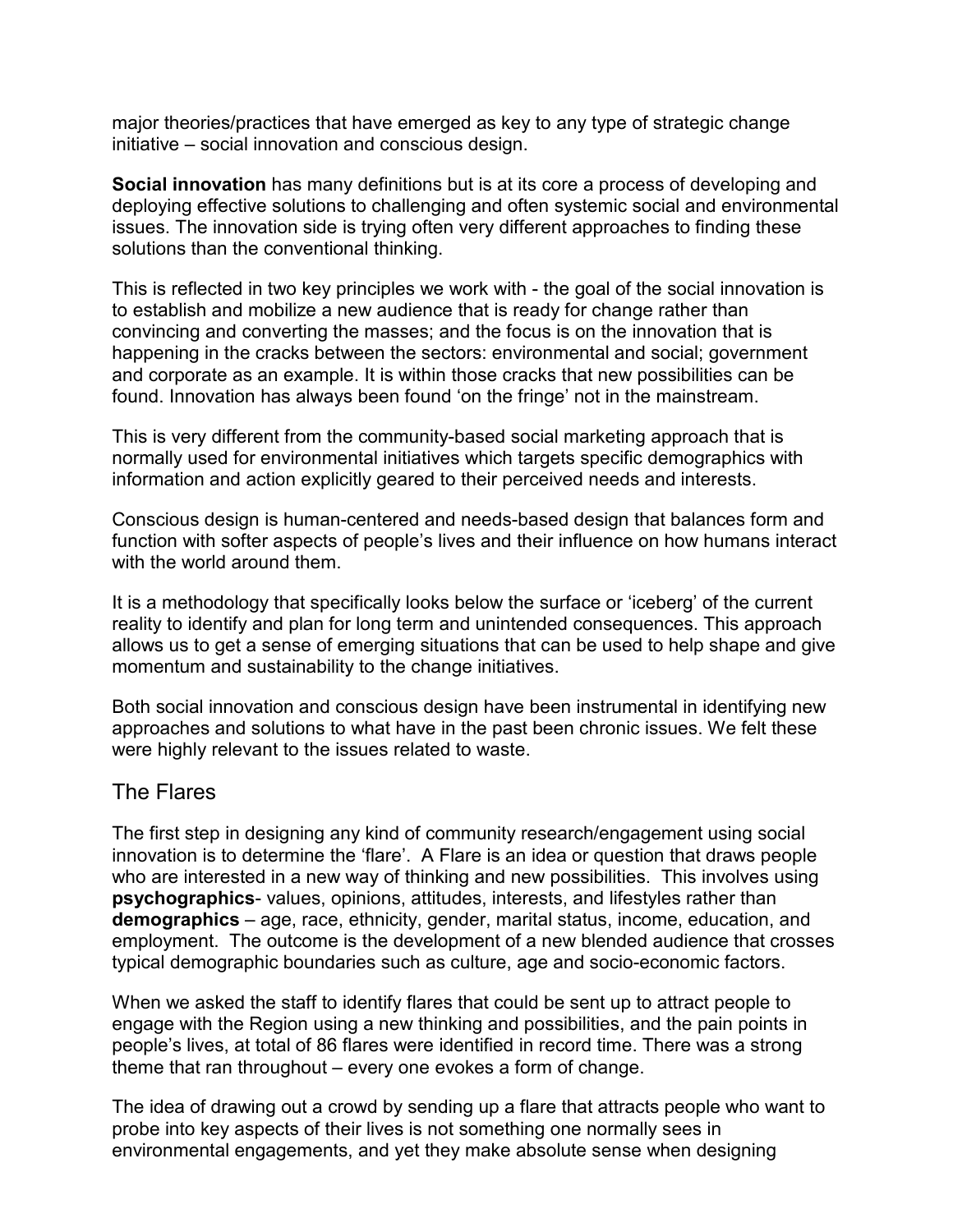engagements that are exploring the changing nature of peoples' lives. In looking at these flares, we saw a thread that connected them all – a desire for wellbeing. The question became – what was the SM4RT Living connection?

#### The Pilot Engagements

Pilot engagements were developed that would explore new ways of conducting community-based research. The aim was to identify the most effective ways to motivate people to shift deeply held patterns of lifestyles and consumption; and explore ways of engaging people across the Region in a meaningful way.

#### **Guiding Principles**

- 1. Create a set of modules that test a range of approaches to engagement that work with the flares to shift mindsets
- 2. Create opportunities and explore new possibilities for SM4RT Living that help them solve key issues in their lives.
- 3. Design simple experiences that spark and inspire people to change across the cultures and ages and give them a voice.
- 4. Design experiences that create an emotional connection using all six senses.

#### **Design Considerations**

- 1. The flares are used for the design, promotion and conducting of the experiences to entice people to come and play.
- 2. Festive, fun and colourful are the signature and essence of the promotion, experiences, activities and interactions.
- 3. Experiences and their promotion must be like nature  $-$  provides a sense of belonging through diversity of age, ethnicity and gender using multiple formats, levels and ways so it is a friendly and comfortable experience for all.
- 4. People feel valued, that their participation matters, that their participation has value and their actions can create impact.

#### The Music Shop

This engagement was held at the Markham Music Festival in June to explore the connection between waste and shopping. We know people love to shop and this practice has even been referred to as 'retail therapy'. The Music Shop brought the focus on shopping at home and the opportunities for giving items new life and purpose rather than the current view of second hand and repurposing.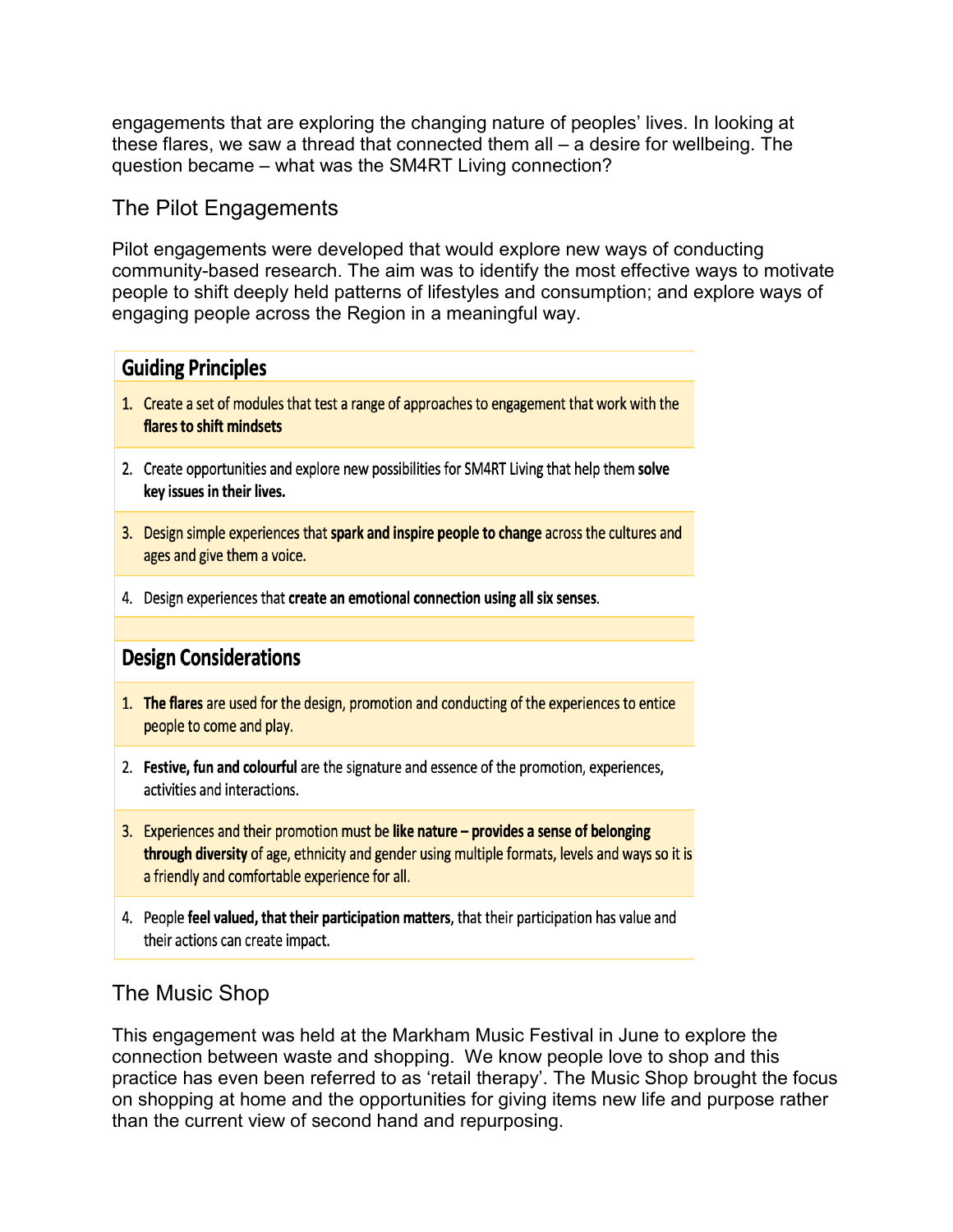Rather than having the standard setup at the event, a table with brochures and a few demonstration features, a bohemian environment was created as a flare that drew people in who were intrigued by the look. Inside children and adults alike were encouraged to make and decorate shakers with toilet rolls, craft paper, seeds and bird food. Kitchen items were provided to use as instruments. There were also questions posted to tap into experiences of repurposing. Examples ranged from simple crafts including using yogurt containers for making sandcastles, to using large water containers as greenhouses; making old oil drums into a BBQ and transforming an old piano into a bar.

We saw eyes light up when seeing how simple activities like making a shaker could be a fun family activity, with an additional purpose of feeding the birds when its life as a shaker was over – all by 'shopping at home'. We saw real energy come into the conversations when people spoke about their creativity when giving old stuff new meaning.

Creating items and toys from around the home was just the start. People also explored turning old TVs into unique storage, and reinventing ottomans. This is giving new life to everyday items. People were also surprised at how shopping at home could reduce waste going to the landfill while preventing the excess water, energy and materials needed to create the new item, all of which mitigates climate change. It can create financial savings for some and create economic opportunities for others all while getting that well needed consumer therapy.

There was another inkling starting to emerge. If there was a desire to see how we could give new life to things, how could this be applied to people? How could giving new life to things help deal with human pain points other than providing guilt free retail therapy, and financial savings? Could this idea of giving new life to both things and people become a shift that could improve wellbeing AND reduce waste? These were questions we continued to explore through the next two engagements.



The Fashion Shop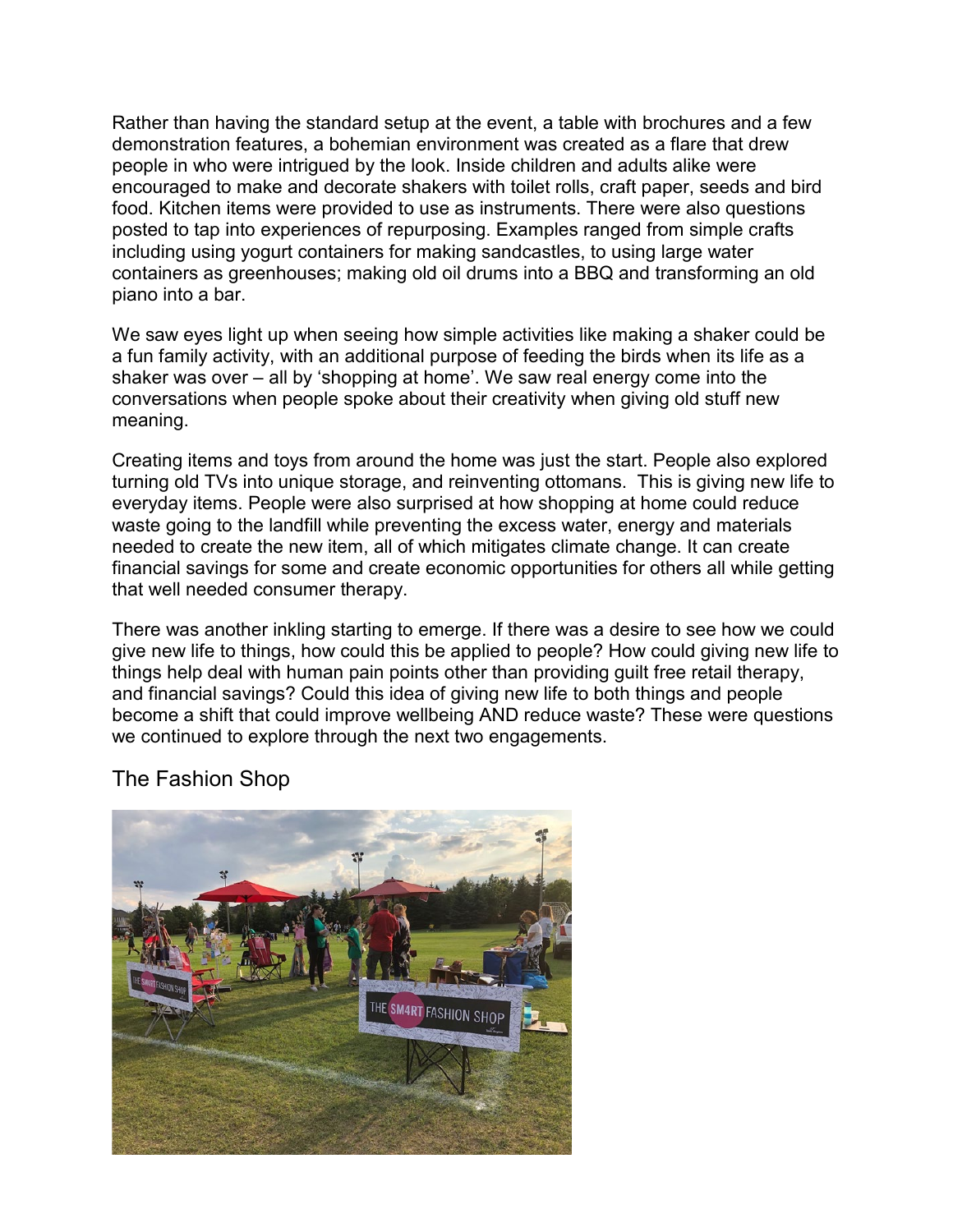The Fashion Shop was the next step to explore the connection between waste and lifestyles. It was not too long ago that socks were darned and clothing mended yet, with the inexpensive 'fast fashion,' it is easier to buy new than buy the thread…this is a key indicator of our consumer drives.

Fashion is a hot topic and plays a key role in the lifestyles of many. We were welcomed by the City of Richmond Hill to bring our 'pop up' Fashion Shop out to share with their residents on a summer night before the outdoor movie night.

Participants were invited into our pop up shop and asked to pick a trend card off the display tree. We started a conversation around whether or not they thought it was a good idea and if they would use such a trend. This was identified with a happy or sad face that then could be expanded on in a comment box on the card. The concept was to test the willingness to the following changing trends and to discover how these would be used and if not, why not.

- 1. **Zero Waste Clothing** clothes made from scrap material
- 2. **Not Your Moms Swap Meet** online swap meets
- 3. **Feeling Creative** 39 ways to upcycle your t-shirt
- 4. **Wearable Technology** patch that turns enzymes in sweat into power
- 5. **Uptown Thrift** Online brand shopping at 90% off
- 6. **Cycle Fashion** Honey comb helmet that packs up tight for transport.
- 7. **Subscription Shopping** Custom made fashion just a click away
- 8. **Peace of Mind Shopping Mall** Posh mall with only recycled items
- 9. **Intelligent Shopping**  Online stylist that remembers your choices

#### **SUBSCRIPTION**

**SHOPPING** 

Did you know.... you can have custom made fashion so you don't waste time and money on clothing you won't wear? Whether it is 'StitchFix' or 'Frank and Oak' you can look great without the fuss. Have their stylists put together an ensemble for you and have it delivered right to your door.

Shopping never fit so well and wasted so little!

# SLOWING

WHY CHANGE?

That the average consumer bought 60% more clothing in 2014 than in 2000, but kept each garment half as long? There are growing solutions such as rental and subscription fashion where you get like-new attire.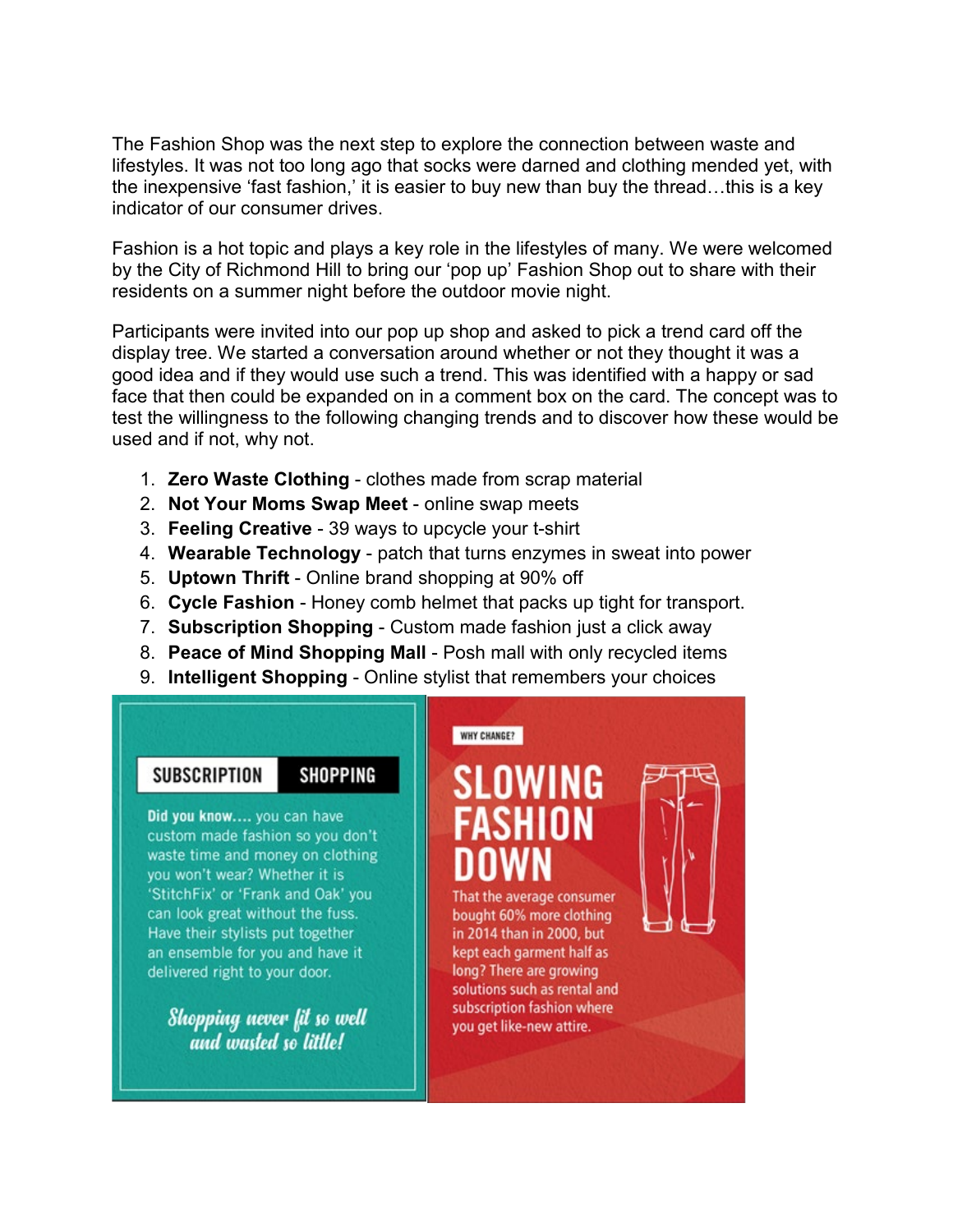We also shared statistics on the current situation with respect to fashion and waste and new trends in fashion. Examples of 'zero waste fashion' were presented as ways to keep that favorite piece in their wardrobe alive.

In summary, many residents were already aware of these new forms of accessing fashion, and over 92% were in support of the trends that were shared. These conversations, and the written feedback we received, demonstrated a very thoughtful response.

What this told us is that new fashion thinking has entered the mainstream and we need to capitalize on that. More importantly there are people across cultures and generations who are interested in learning more, and connecting to other people who also want to be part of mobilizing new solutions for fashion and waste.

Showing people how separate scraps of material could transform into a piece of wearable art excited the imagination. As a take away, children created reusable bags from old T-shirts.

This popup explored how fashion helps shift our lifestyles, which isn't a huge stretch. How we access fashion and the opportunity to share new trends and get feedback demonstrated a desire to go beyond a clothing swap. We could see the shift during the conversations that to buy new and recycle or donate the old does not help the growing landfill.

SM4RT Living was beginning to expand beyond conventional waste management in order to find new solutions to the systemic waste issues, and the dots between waste and wellbeing were increasing.



The Jam Session

The first two engagements provided insights in terms of the connection between waste and our consumer mindset.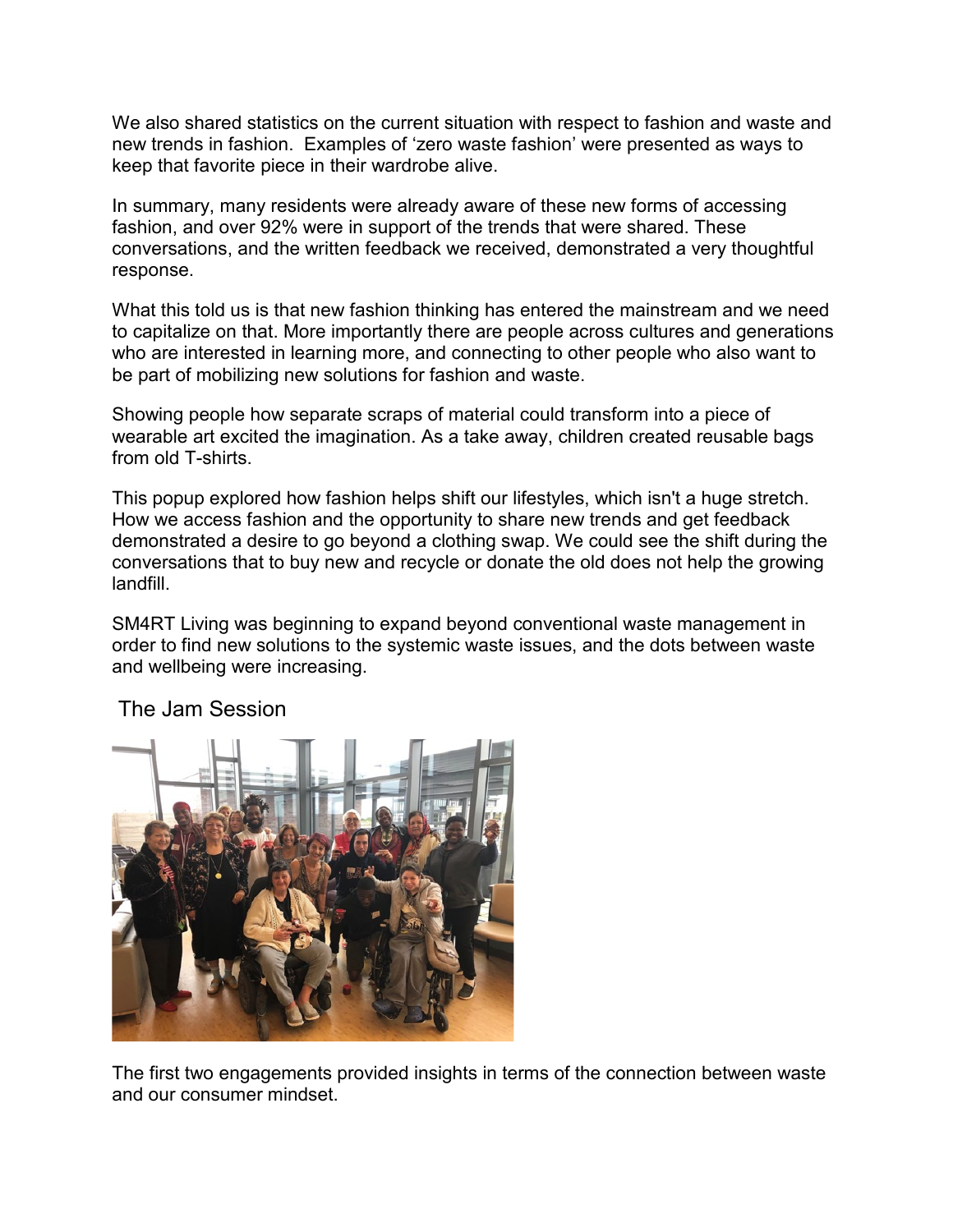The Jam Session at 360 Kids was a multi-generational exploration of what SM4RT Living could mean by two diverse groups having true authentic conversations about their lives- struggles and resilience.

360 Kids is a community-based organization in Richmond Hill whose Mission is to help youth overcome crisis and transition to a state of safety and stability. Their Vision is that 'Every kid has access to a safe home', but equally importantly their focus is to surround kids in crisis with care. Every Bite Matters (EBM) is a 16-week paid employment program for youth who face barriers to employment and have interest in culinary skill development.

The Richmond Hill Community Hub combines affordable housing with commercial offices and youth services, and is home to families and seniors. The seniors who came to the session were looking for social interaction and connection. Rather than initiating something on our own, it was much more efficient and impactful to dovetail with an existing program to conduct this engagement.

The goal of this engagement was to explore the nature of people's lives and where the opportunities lay for the principles of SM4RT Living to take root.

We structured the conversation while the jam was being made. Given that working with our hands often allows us to generate more impactful conversations, jam making became both the ambiance and the vehicle of the conversation. As we started to prepare the strawberries the conversation began.

Questions typed on specially designed notes in envelopes were randomly picked by members of the group. Below are the 'conversation starters' and a summary of what was shared

1) How do you define waste? (Don't just think of things)?

The idea that television, internet and smart phones were wasting time created a debate. It was finally agreed that it was only a waste of time if you did not get any benefit from it, and that stress relief was a benefit. The young people in the conversation also said much of their education and knowledge came from the internet and the phone while the seniors still turned to books,

2) Have you ever have got yourself into a big, sticky mess? How did you get yourself out of this jam?

This question showed differences between generations more than the last question. One senior saw his sticky mess as a bad marriage while the youth had late curfews and missed classes. The similarities however came in how they got out of the mess. Everyone knew they needed help to get out of the mess yet the young people felt they had to solve it on their own.

3) Talk about the things that you feel are going right in your life right now.

A feeling of being protected helped or led by those that have left this world, especially ancestors, was included in what was going right. The 360 Kids program was another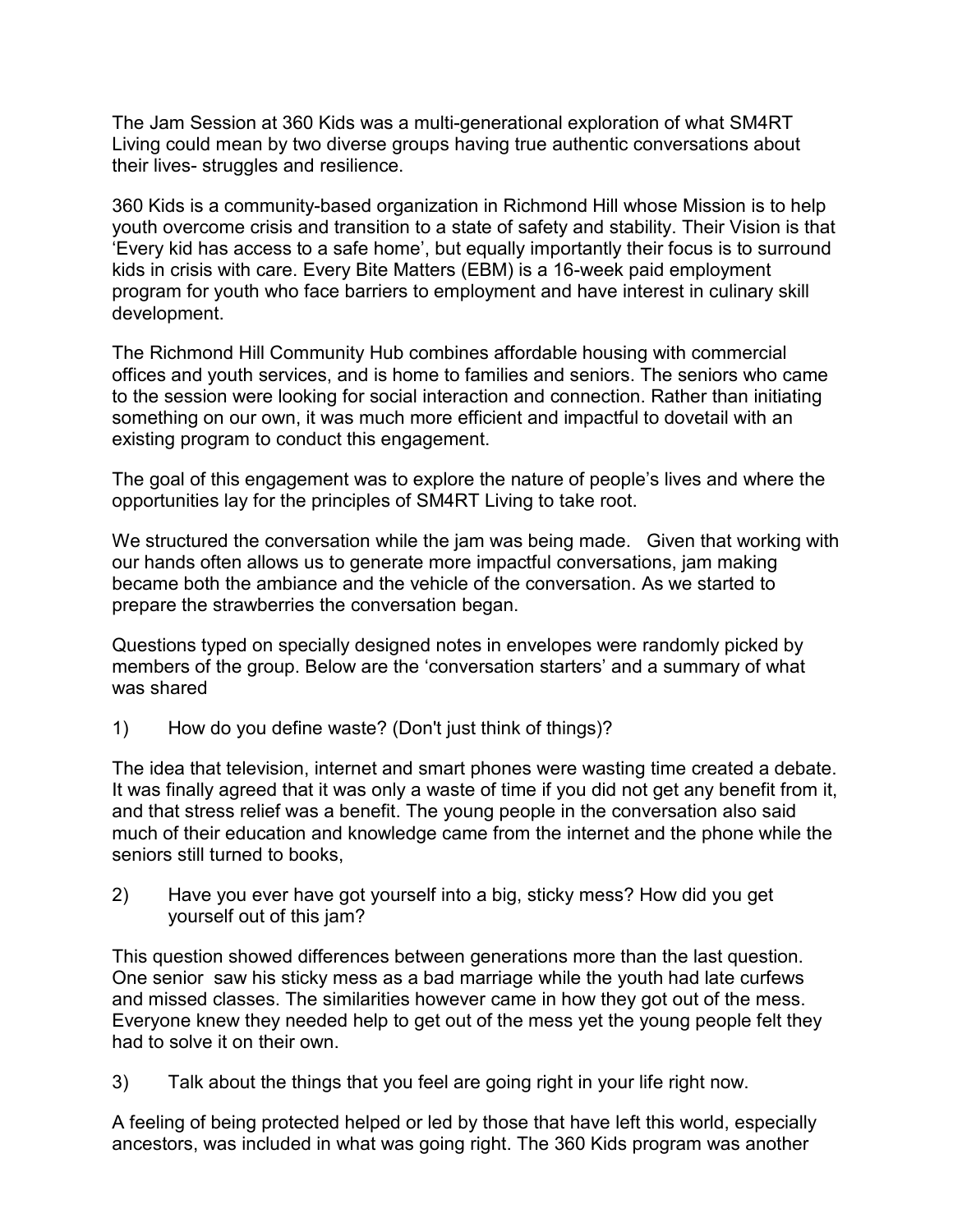key thing that was going well since it gave them the support and community needed to deal with the negative, "I have a facility that I can use and feel welcomed at, showers and food".

4) Talk about the things that you feel are not going as well as you'd like. Time, money and health are the trifecta of troubled things. The topic of money spun back into the idea of waste. The senior's advice was to save money now and watch what you spend it on. The concept of needs versus wants spoke to the youth more than saving money. One of the young people spoke of the greatest thing going wrong that everyone should be worrying about…climate change. This led to a strengthening of the conversation around spending wisely and reusing what you can.

5) What new ideas do you feel would prevent waste?

Preservation of things and not being quick to throw things away. Remembering a time when you kept things and fixed them and did not just throw it away. Things are not meant to last today. Food waste was a big topic and how fast-food restaurants throw away food at the end of the day - why don't they keep it and hand it out to homeless people?

6) How would you describe a fruitful life?

This question could not have created a greater diverse list of answers. However, some of the top things to create a fruitful life are having clear goals and a vision, a family you can support and a strong community to support you.

7) What are some of your best childhood memories?

Childhood memories included family traditions, family time, family gatherings and memories of cooking with family members. There was the cultural aspect of food that reminded them of the place they grew up (Mediterranean, Mexico, Jamaica).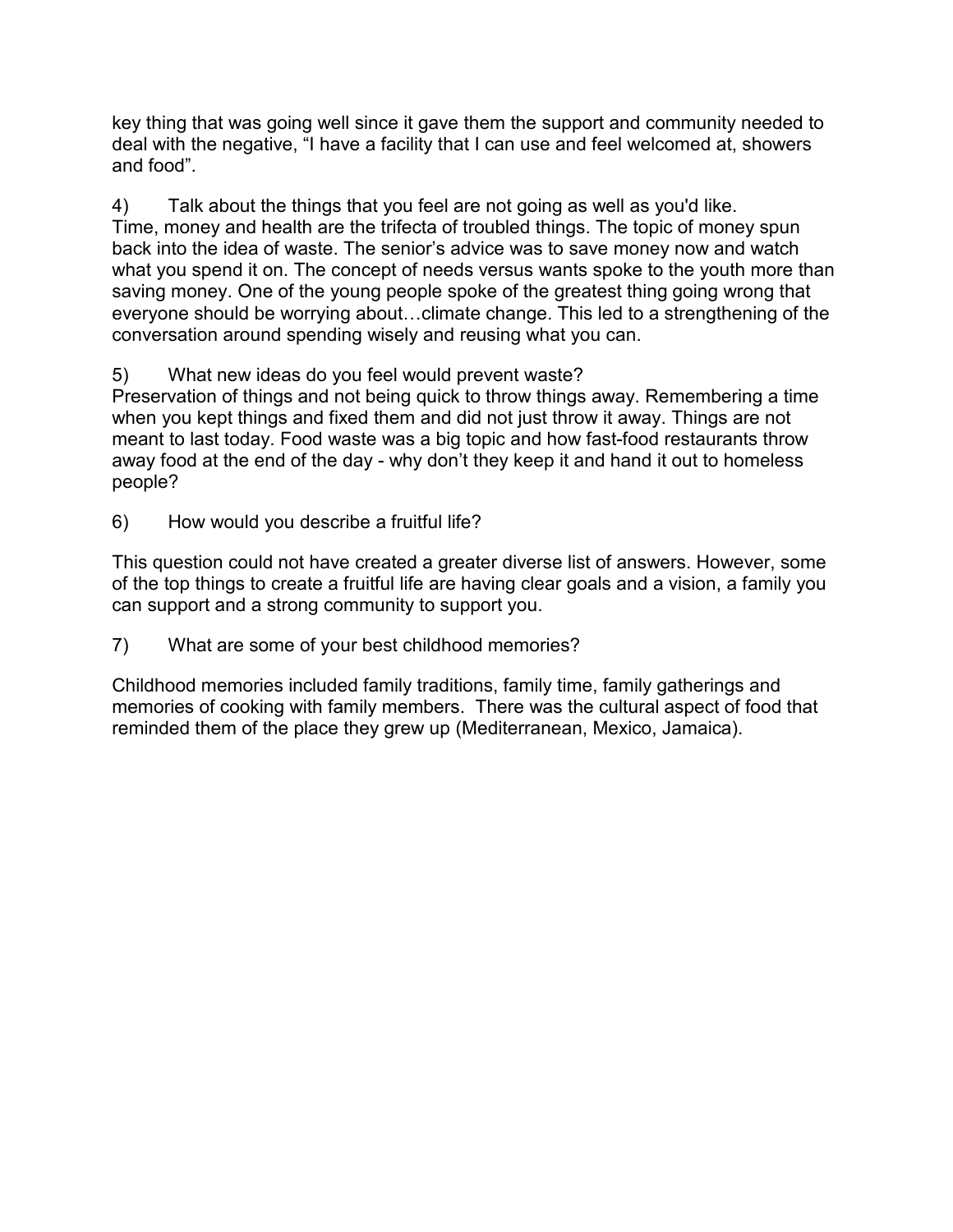

At the end of the Jam Session, the participants drew pictures of what they believed SM4RT Living to be. These pictures had some similarities, like family and community, while others held personal beliefs and cultural practices. These depictions could be sorted into personal goals of SM4RT Living, like personal fitness, being healthy, mental balance, and monetary success; and extended goals of family, community, shared cultural practices and harmony with nature.

SM4RT Living for this group was seen as synonymous with wellbeing and good living.

## The Network of Municipalities

While the community research was being undertaken, the local municipalities were also well along the way to developing a collective SM4RT Living Plan with a strong focus on waste management. Given what had been learned about the need to broaden the base of action, it was decided to explore ways of doing this through two workshops that focused on both the 'what' and the 'how' of the SM4RT Living Plan that would shape the next five years of waste management (and beyond).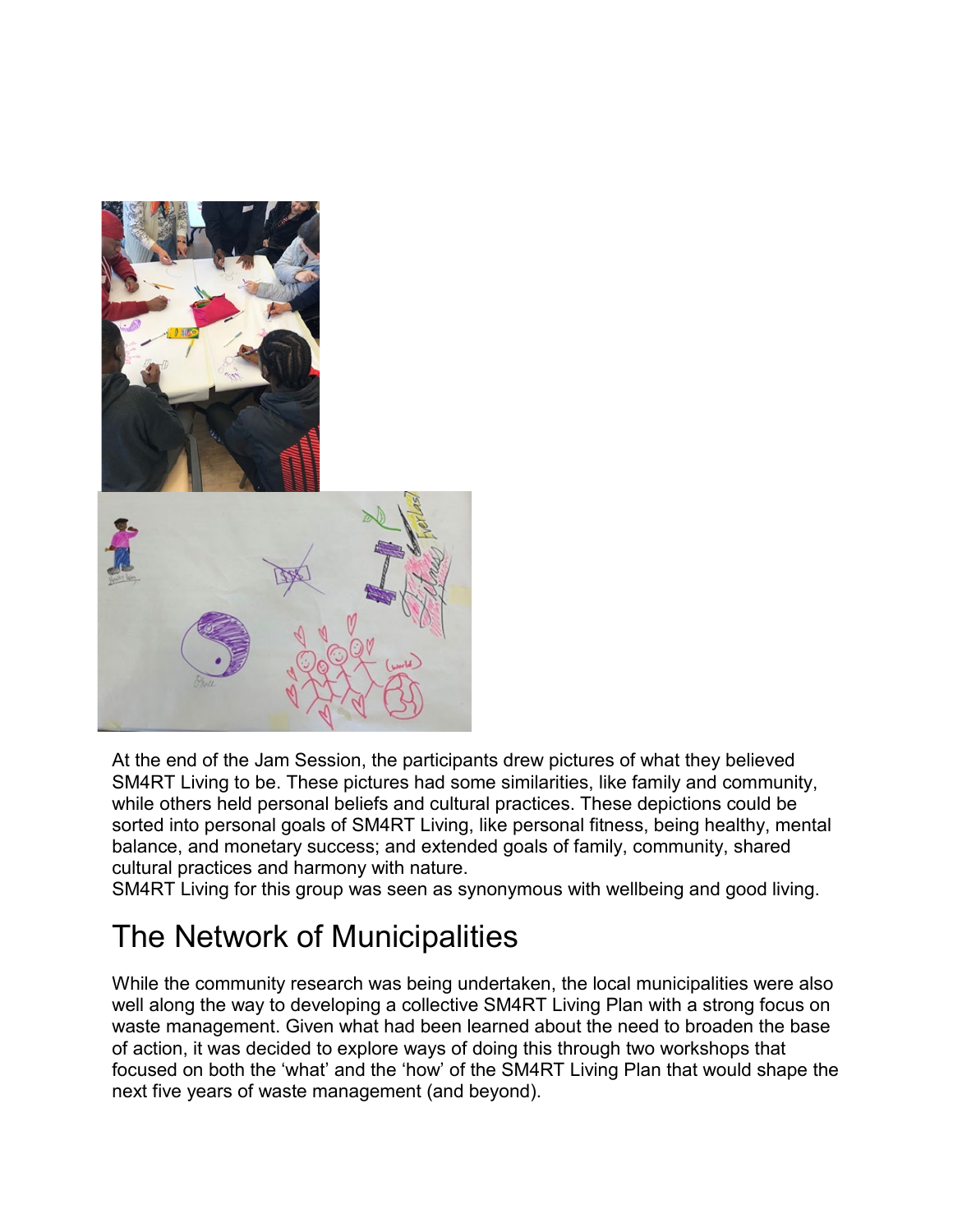This is a highly complex task as the municipalities are themselves highly diverse but do share significant compelling needs that actually unite them. To identify where these divergent and unifying dynamics were, in the first workshop the representatives were asked to undertake a fun yet revealing activity of developing a character that reflected their Town/City. The character was given a name, along with personality traits; distinguishing features, interests and values, nature of family and friends, and life goals. The outcome of this activity was fascinating and truly highlighted the dynamics at play in each of the municipalities. In many cases, two characters were developed as the Town/City couldn't be confined to one.

This persona activity set the context and stage for the planning activities that followed. A case for change emerged from the first workshop that solidified the need to evolve beyond the traditional waste management and bring new life to SM4RT Living.

Waste is a very complicated topic as it is embedded in consumer driven economic and social models. While there are some exciting new technological advancements on the horizon, action needs to evolve from steps in a plan to a movement around changing our consumption drives, patterns and outcomes. This will impact every aspect of the lifestyles of the residents of York Region, including industry, business and communities. This is beyond the scope of traditional waste management and requires diverse partners and stakeholders to step up and play a role. SM4RT Living could well be the vehicle to champion this shift by connecting waste management to the bigger picture and advocating and supporting new partnerships to develop the circular economy in York Region.

There were other considerations, in support of this 'call to action' that emerged from the first workshop that helped to shape the SM4RT Living Plan.

- There are significant differences across the nine municipalities including divergent dynamics: new technological thinkers and traditionalists living in the same community; the needs of families vs. retired communities; high energy urban vs. laid back rural living.
- One example of how these differences play out is the impact of growth and how various municipalities are dealing with the demands of both the 'old' who tend to be more resistant to change and want to keep the status quo for their sense of belonging and the 'new' who represent the desire to see change especially in order to feel a sense of belonging. This dichotomy is one where some truly innovative social infrastructure work needs to be done.
- Those who have already connected to the messaging of SM4RT Living and other environmental initiatives are 'in motion'. They need to be supported and helped to implement the SM4RT Living Plan. For the population of York Region for whom waste is not even on their radar, a very different type of change strategy is required. This involves positioning SM4RT Living as a vehicle that could help them solve a problem in their lives i.e. their pain points.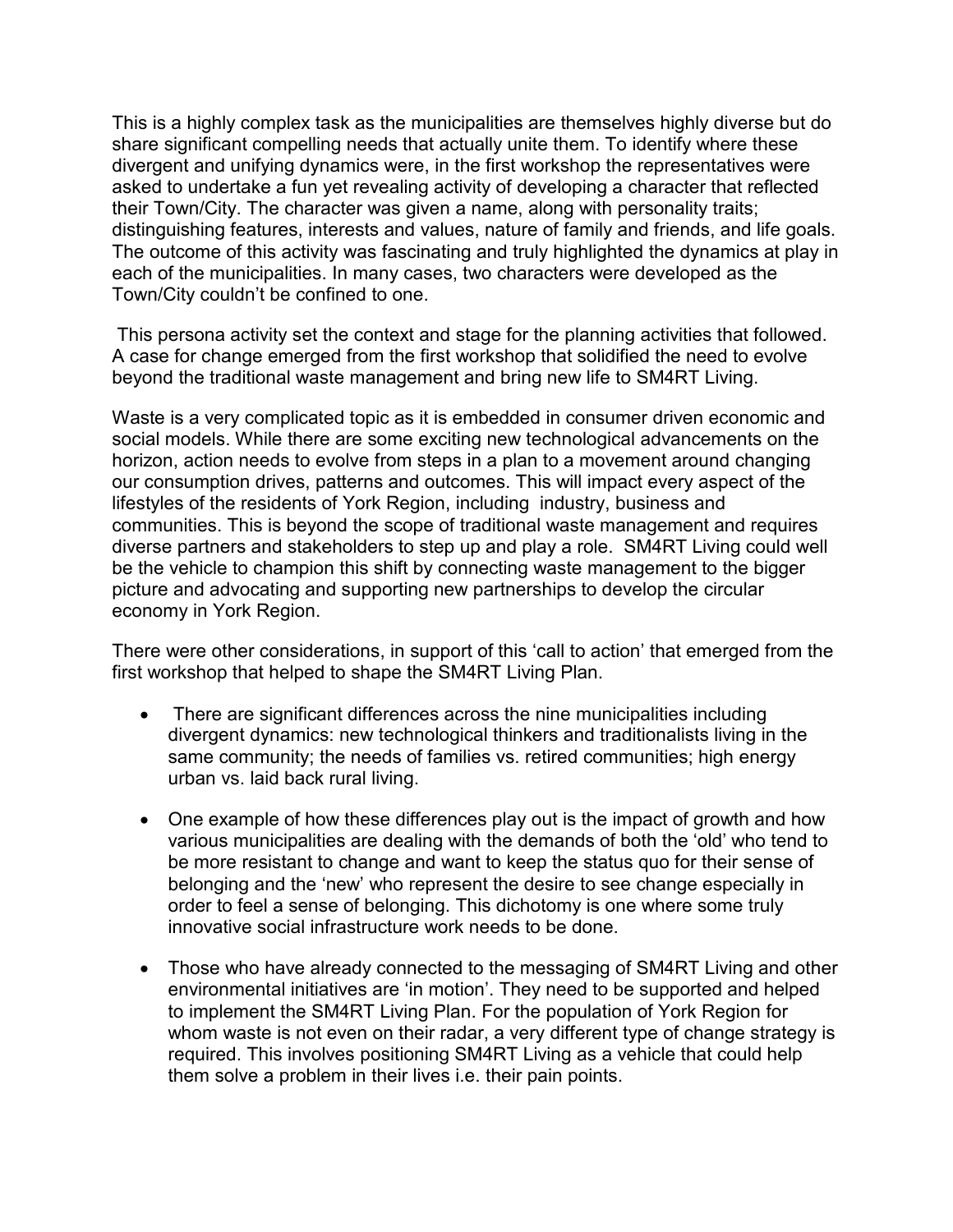- New possibilities exist today that can help mobilize this evolution of SM4RT Living, such as innovations in health, mindfulness and wellness, food and shifting values.
- The concept of second hand needs a makeover and people are confused and disengaged from recycling.

#### The Movement to Prevention – a New Frontier for Waste

The case had been made that change was required, and that SM4RT Living needed to evolve, but how? One of the most significant shifts that happened to SM4RT Living was the movement from merely reducing waste to actually preventing it. But what does this mean?

Over the course of the various engagements and workshops, the real root of the waste problem had emerged. It wasn't just a matter of managing the waste differently; the growing waste dilemma requires digging deeper than what ends up on the curb and at the depot. It begins with understanding why the levels of consumption that generate the waste are there in the first place.

When this was discussed with the municipal representatives at the second workshop, lights went on. It was believed that prevention was a much clearer message and one with urgency. When asked what prevention means to them, half responded with a shift to 'conscious shopping'. That is, focusing on a change to consumer behaviours that begins with the question "do I really need this? It is common to equate status with material belongings, so it is more of a belief system that needs to be addressed than a faulty behaviour. The home becomes the gatekeeper, the deciding place for what comes into the home in the first place and what does or does not end up in the garbage.

Practical steps to approach prevention at the household could include:

- Meal planning before grocery shopping to reduce food waste
- Purchasing items with limited to no packaging
- Bring your own bag / containers to the bulk store when shopping
- Inventory your clothing and household goods before purchasing additional items

Discussions with the municipal representatives focused on the Extended Producer Responsibility (EPR) to improve packaging and product design that is more recyclable and durable for reuse. The circular economy was introduced as a way for us to think like nature – to restore and regenerate rather than throw away. A circular economy isn't all about preventing waste, but also understanding the value that is embodied in our resources.

With the SM4RT Living Plan taking on the goal of prevention as well as managing waste, along with an expanded understanding of the role of SM4RT Living in shifting lifestyles, it was time to explore how the Plan could be mobilized through a range of partner opportunities.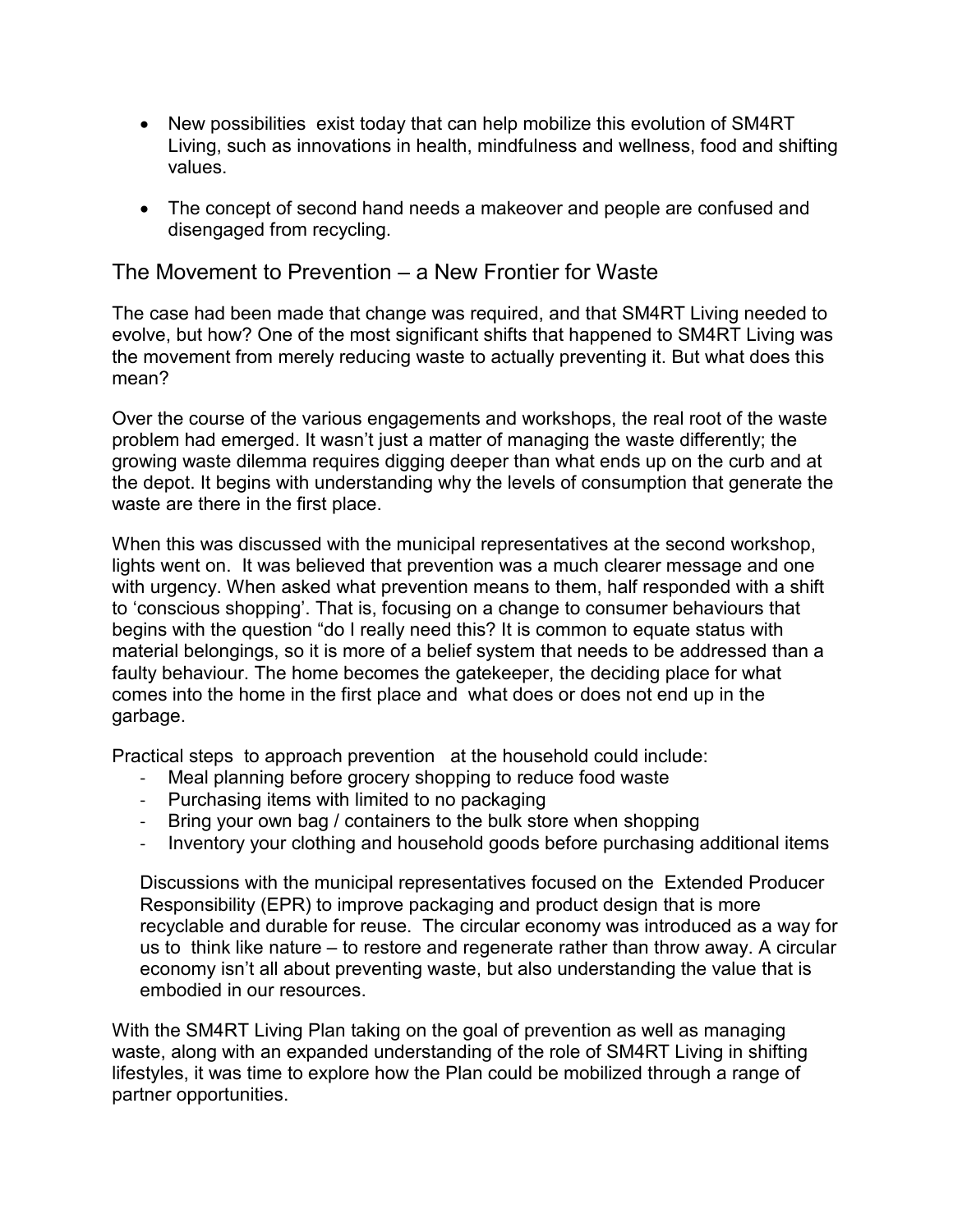## The Partnership Forum

The Partnership Forum was where everything came together. The Forum was designed for a range of partners including community organizations, businesses, and sustainability teams from local municipalities to identify how SM4RT Living Plan priorities could be achieved through a range of mutually beneficial community partnerships. The focus of the session was to share a series of project ideas that had emerged from the review and update process as key opportunities. There was also a desire to introduce fresh thinking into an emerging strong Regional Plan to help us all move forward together.

Initial project specifications had been drafted in advance, and the members had the opportunity of 'getting to know' the projects through a dating process:

- Speed dating to assess where the interests lay;
- First date to determine compatibility with the potential partners and how partners could benefit from the projects;
- Second date to identify how the project could evolve given future trends;
- Third date which focused on what would be needed for the partners to 'commit' their energy and efforts to the project.

There were a number of significant outcomes from this session, in addition to the actual project profiles developed by the partners that demonstrated a true appetite for change. Through the session, the projects that were shaped brought new depth to the concept of SM4RT Living. Solid waste was not the focus of the projects, but the outcomes could be tied to waste prevention. Underlying the projects was a 'humanizing' of SM4RT Living, and the desire to link SM4RT Living to social issues. The concept of wellbeing ran throughout.

The majority of the Partnership Forum was spent exploring 5 types of projects that met the needs of the partners and could help to mobilize the SM4RT Living Plan. There were real gems in each of the projects that likely would not have emerged through a traditional process; for example

- The Small Business for a Circular Economy was presented as an incubator or accelerator where businesses could get together to get support. What emerged was the grassroots branding of 'Go Circular' that would organically define what a circular economy would look like rather than the typical incubator;
- The Voices of the Unheard Project was a broad concept to hear from those who were not represented at the Partnership Forum, to learn about what they need and what they do. One discussion lead to the voices of the unheard around food, how we value food and expect others to value it. For example, how do we expect someone to value food when we donate only our dented cans? How can we give a platform to these voices of the unheard related to equal access to good quality food?
- The SM4RT X-Change Project focusing on sharing of information and exchanging of skills to build the community, rather than just fixing stuff. What emerged was a place for engaging people and having them meet their neighbours and build their own social network. It could be a virtual space to trade and share information;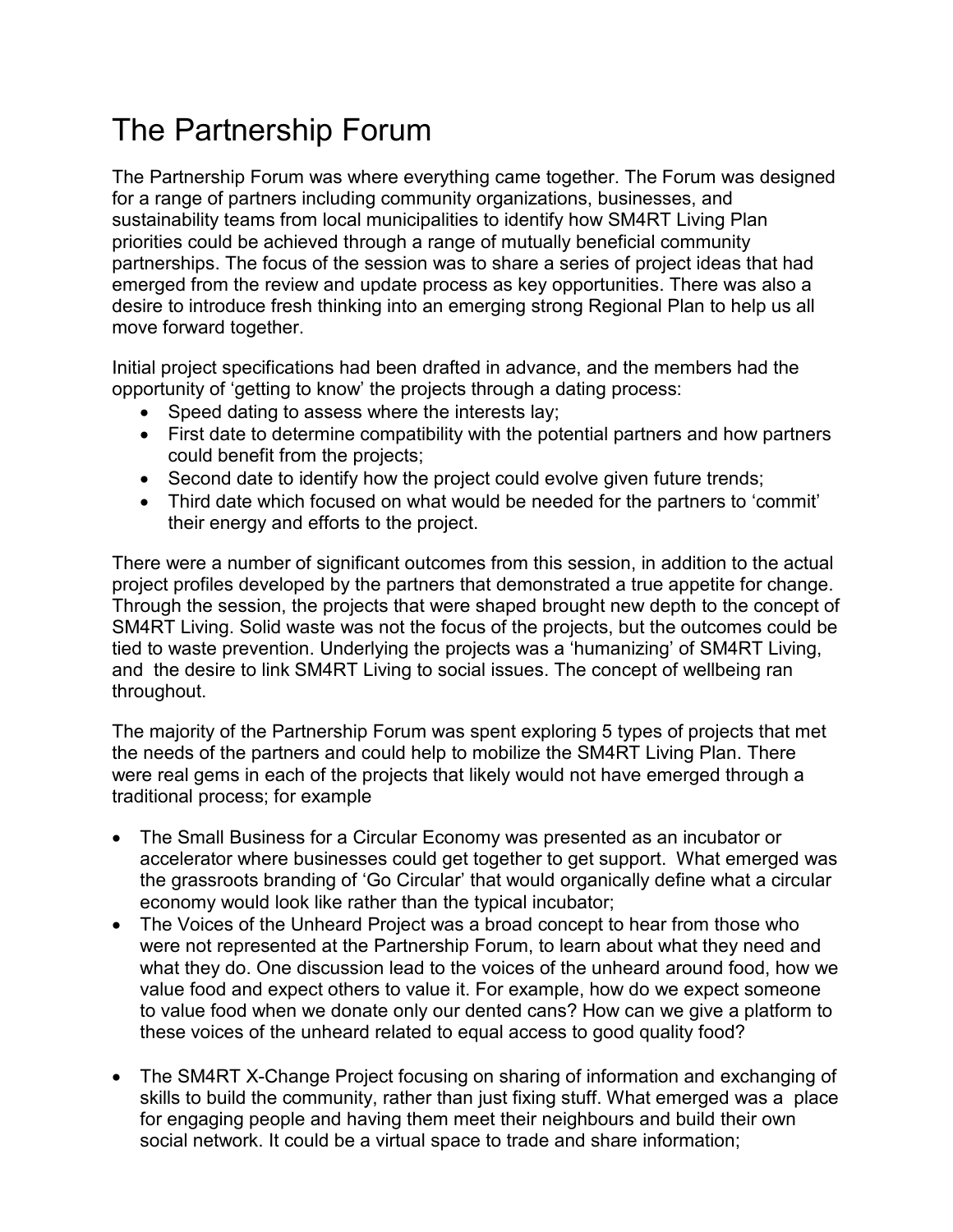- The Community Fund Project was presented as seed money set aside for community projects. The conversation evolved into identifying the need to go beyond the typical money side of the Fund and thinking about other currencies such as physical space, and the social infrastructure side for building social capacity to support community needs;
- The Community Hub Project was presented as a physical place and spaces that form a web of circular connection. Through discussions this project evolved to a multi-use and flexible system built on a well-defined business plan that is codesigned by the community, but whose glue is people actually talking to each other.

These are just a few examples of what make these projects different from what would normally emerge from typical waste management projects. There was a 'sound of change' that was evident at all the engagements but truly evident in this Forum. It started with silence, then moved into nervous laughter, then an outright buzz. What is at the core is that there was such enthusiasm to develop these projects in ways that would meet a wide range of partner objectives and those of SM4RT Living. They shared something very important - the desire to explore the changing lives of the community and the types of needs that were both overt and hidden – with SM4RT Living as a key vehicle to prevent waste of both things and people.

This is a key learning for SM4RT Living. One of the reasons people wanted to get involved in projects is because they saw an opportunity to meet their needs, but also a critical need these days– to learn something new, and be part of a larger initiative. When this happens, people take ownership, which is an important goal of SM4RT Living – moving out into the community in new ways and in different forms of relationships.

## Next Steps for SM4RT Living

Community research and engagement have shown us that the current approaches to waste reduction through recycling and repurposing won't get us into the realm of prevention. Recycling is a way to continue on, business as usual; if you recycle you can continue to shop and consume. With the minimalist movement, climate awareness and rising mental health issues, there is a growing understanding that *things we purchase do not fill needs*.

Our research demonstrated a need to reframe waste with a broader perspective in which the physical waste represented lifestyles that are no longer sustainable. It is fundamentally about what we as a society value and how we take care of that.

There is a new Goal for SM4RT Living: 'a world where nothing goes to waste'. This is a bold and compelling intention that is going to require bold action. Through our recommended actions we want to change the story from reducing waste to preventing waste and creating wellbeing for our residents.

#### Recommended Actions:

1. **Innovative research and engagement** – Building on the sessions delivered for the review and update, incorporate ideas from waste and wellbeing into creative